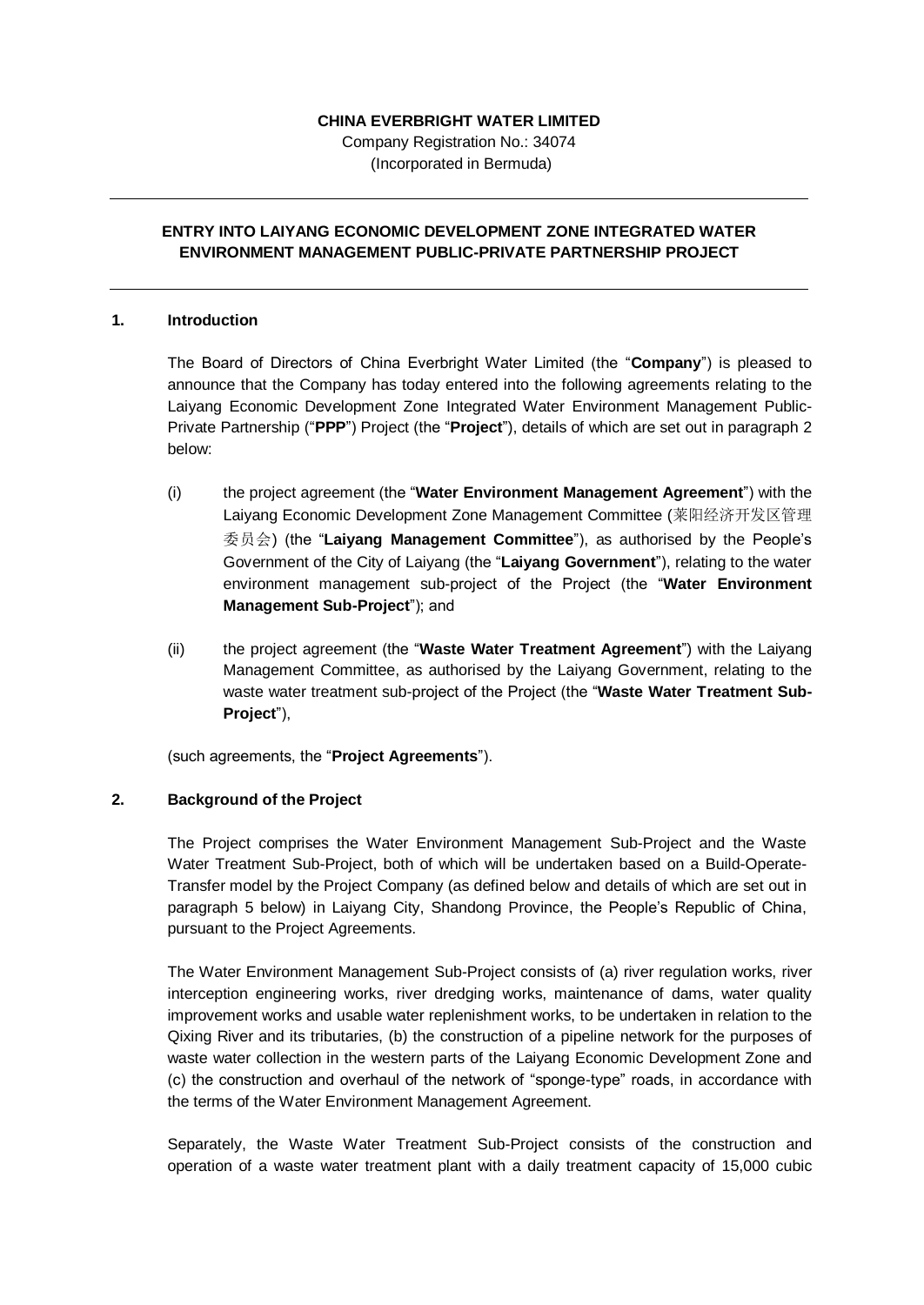metres (the "**Laiyang Waste Water Plant**") in Laiyang City, in accordance with the terms of the Waste Water Treatment Agreement. The Laiyang Waste Water Plant may be further expanded in phases such that it will have an aggregate daily treatment capacity of up to 60,000 cubic metres in the future, and such expansion will be carried out on terms to be agreed between the parties.

The Project Company shall be responsible for the investment, construction and operation of the Projects on an exclusive basis during the Concession Period (as defined below).

## **3. Rationale of the Project**

The Project serves to expand the presence and influence of the Company in Shandong Province and provides a good foundation for further water projects to be undertaken by the Company in Shandong Province in the future. The Project is expected to enhance long-term returns and value for the shareholders of the Company.

#### **4. Investment Amount**

The aggregate investment amount (the "**Investment Amount**") of the Project is expected to be approximately RMB484,347,900, as follows:

- (i) in respect of the Water Environment Management Sub-Project, the investment amount shall be approximately RMB371,300,000; and
- (ii) in respect of the Waste Water Treatment Sub-Project, the investment amount shall be approximately RMB113,047,900.

## **5. Project Company**

Pursuant to the Project Agreements, a project company (the "**Project Company**") shall be incorporated in the People's Republic of China with a registered capital of not less than 35 per cent. of the Investment Amount (being RMB484,347,900 in amount) with the following shareholding breakdown:

- (i) the Company shall hold a 90 per cent. equity stake in the Project Company and shall contribute such amount to the capital of the Company which represents 90 per cent. of the registered capital of the Project Company; and
- (ii) Laiyang Rui Bao Te Engineering Construction Co., Ltd. (莱阳瑞宝特建设工程有限公 司) or such other entity as may be designated by the Laiyang Government (the "**Government Representative**"), as an investor representative of the Laiyang Government, shall hold the remaining 10 per cent. equity stake in the Project Company, and shall contribute such amount to the capital of the Company which represents 10 per cent. of the registered capital of the Project Company.

Pursuant to the Project Agreements, the Project Company shall, following its incorporation, become a party to each Project Agreement.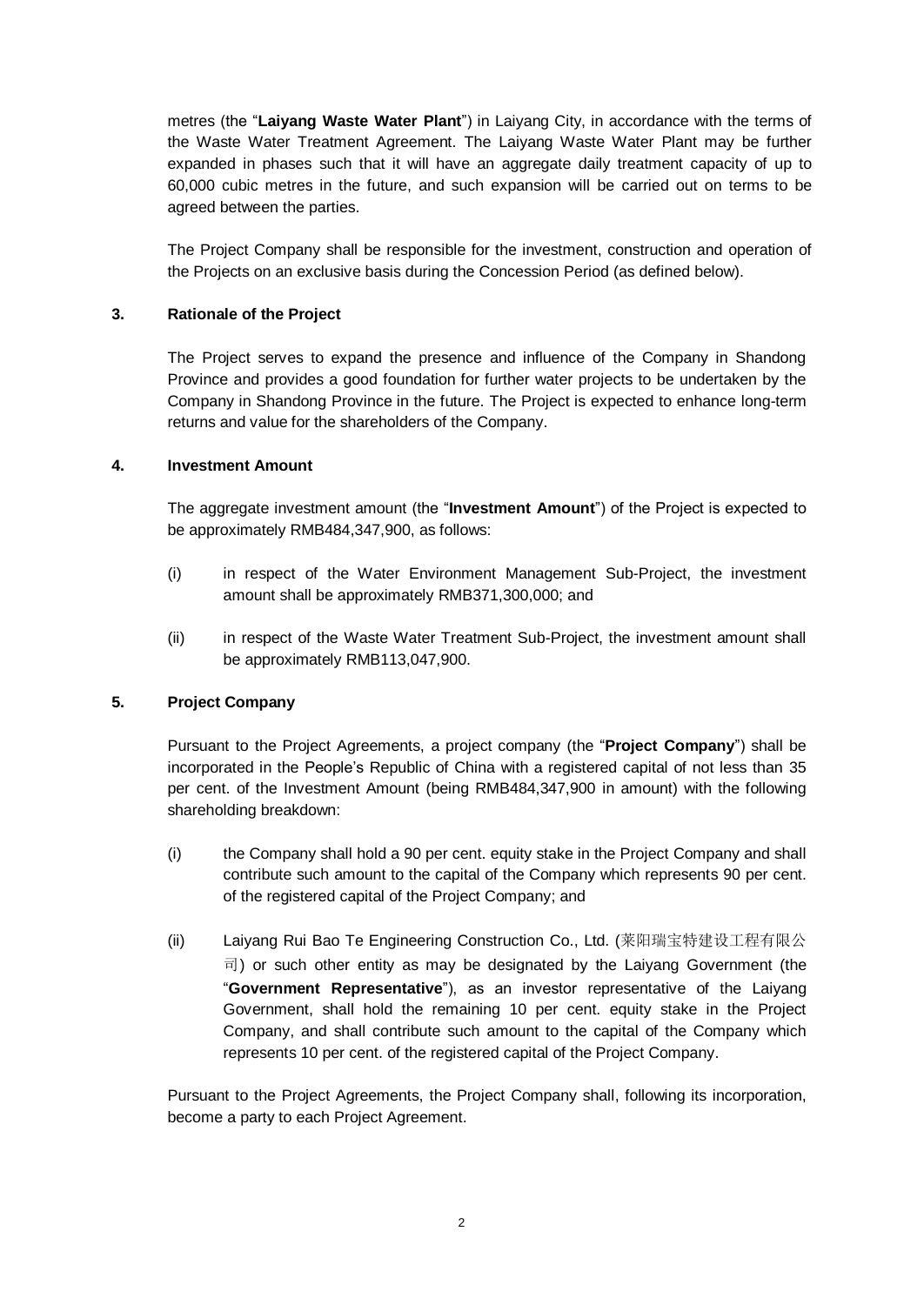## **6. Concession Rights**

In accordance with the Project Agreements, the concession period of each of the Water Environment Management Sub-Project and the Waste Water Treatment Sub-Project shall be for a period of 20 years (each such concession period, the "**Concession Period**"), consisting of a construction period and an operational period (the "**Operation Period**").

During the Concession Period, the facilities under the Projects shall be held by the Project Company. Upon expiry of each Concession Period, the Project Company shall transfer the facilities under the Water Environment Management Sub-Project or the Waste Water Treatment Sub-Project (as the case may be) to the Laiyang Management Committee or such other organisation as may be designated by the Laiyang Management Committee at nil consideration.

## **7. Return on Investment**

Pursuant to the Project Agreements, during each Concession Period, the Project Company shall be entitled to a return on its investment by way of the following:

- (i) in respect of the Water Environment Management Sub-Project, performance fees to be paid by the Laiyang Management Committee to the Project Company during the Operation Period, consisting of (a) an availability performance fee and (b) an operation and maintenance performance fee, in each case, as calculated based on a specific formula stipulated in the Water Environment Management Agreement; and
- (ii) in respect of the Waste Water Treatment Sub-Project, waste water treatment fees to be paid by the Laiyang Management Committee to the Project Company during the Operation Period, calculated based on a specific unit price for each cubic metre of waste water to be treated by the Laiyang Waste Water Plant as stipulated in the Waste Water Treatment Agreement.

The amount of the operation and maintenance performance fees to be paid to the Project Company in respect of the Water Environment Management Sub-Project and the amount of the waste water treatment fees to be paid to the Project Company in respect of the Waste Water Treatment Sub-Project shall be subject to review and adjustment in accordance with the terms and formulae specified in the Project Agreements.